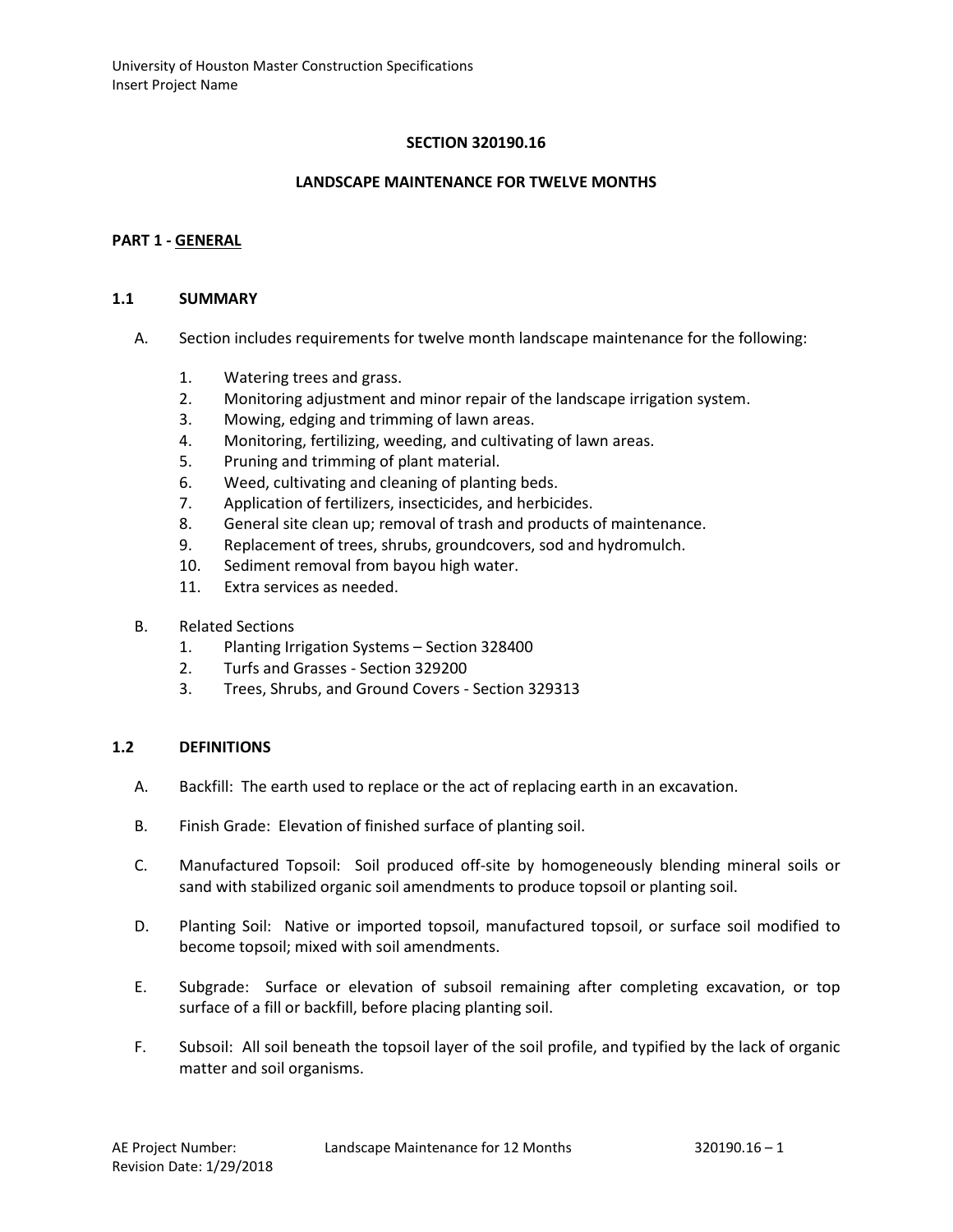# **1.3 EXTRA SERVICES**

- A. All services not covered under this contract shall be considered "extra services" and will be charged for separately according to the nature of the item of work. The consent and authorization of the Owner or their authorized representative must be obtained prior to the performance or installation of such "extra services" items and prior to purchase of any chargeable materials.
- B. Plant replacements as a result of flood damage.

# **1.4 MAINTENANCE REQUIREMENTS**

- A. Begin maintenance after each plant and lawn portion is installed.
- B. Maintenance period shall begin upon inspection and approval at Substantial Completion by phase and shall be for twelve (12) months.
- C. Sprinkler Irrigation System: Maintenance of the sprinkler irrigation system shall consist of monitoring and adjustment of the duration and frequency of the watering schedule, adjustment of heads for coverage and elevation, repair of leaks in both mains and lateral lines and all other work required to establish a complete working sprinkler irrigation system.
- D. Trees, Shrubs, Groundcovers and Vines: Maintenance of new planting shall consist of watering, cultivating, weeding, mulching, re-staking, tightening and repairing of guys, resetting plants to proper grades or upright position, restoration of the planting saucer, and furnishing and applying such sprays and invigorants as are necessary to keep the plantings free of insects and disease and in thriving condition.
- E. Lawns: Maintenance of new lawns shall consist of mowing, edging, raking, watering, weeding, fertilizing, and repair of all erosion reseeding, resodding, necessary to establish a uniform stand of the specified grasses.

### **1.5 PROTECTION**

A. Protect planting areas and lawns at all times against damage of all kinds for duration of maintenance period. Maintenance includes temporary protection fences, barriers and signs as required for protection. If any plants become damaged or injured, because sufficient protection was not provided, treat or replace as directed by Owner at no additional cost to Owner.

### **1.6 NEGLECT AND VANDALISM**

A. Turf, shrubs, trees or plants that are damaged or killed due to contractors operations, negligence or chemicals shall be replaced at no expense to the Owner. If plant damage or death is caused by conditions beyond the contractor's control, replacement shall be at the Owner's expense.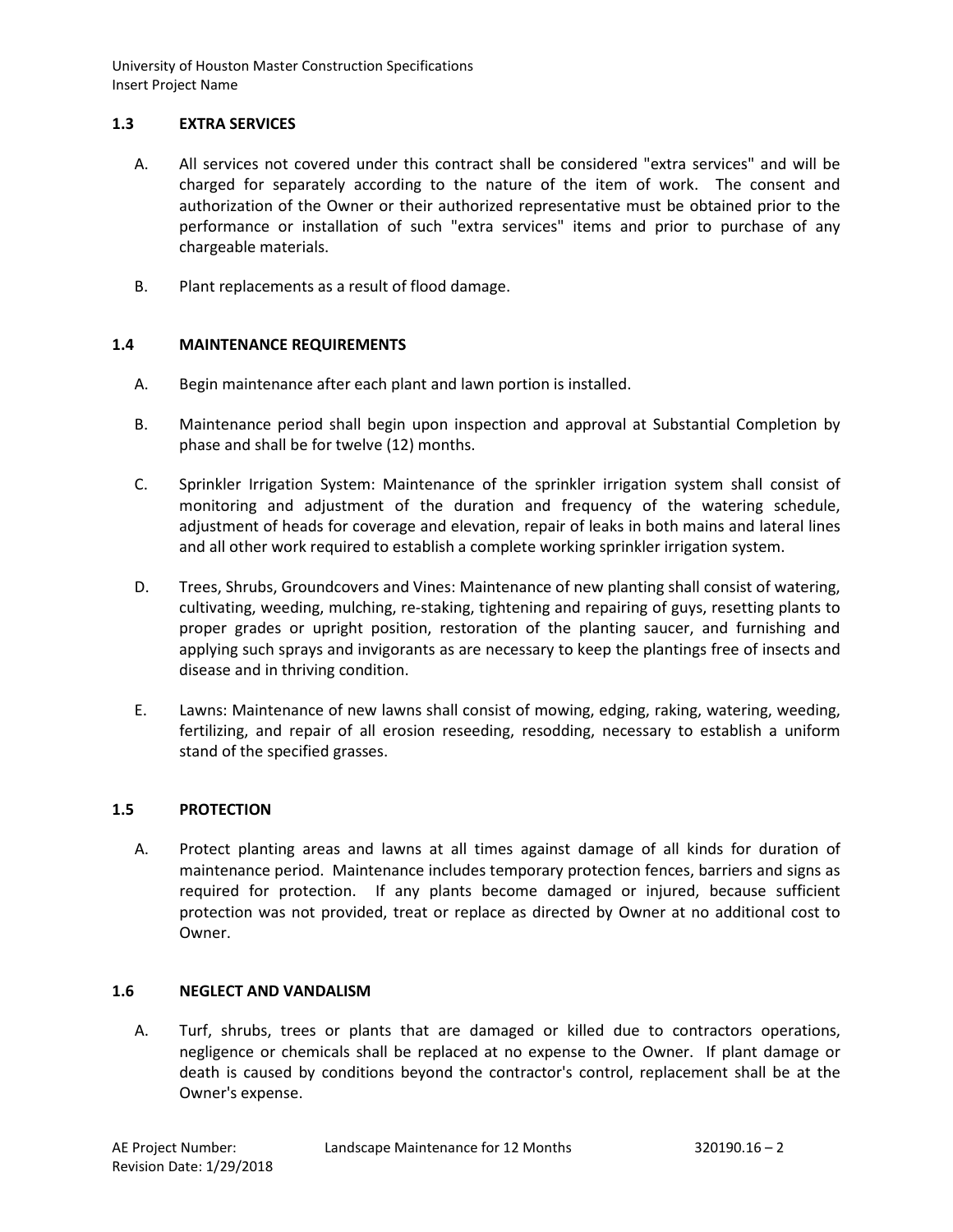- B. Sprinklers or structures that are damaged due to the contractor's operations must be replaced by the contractor promptly. Likewise, damage to the irrigation system by others shall be corrected immediately by the contractor, at the Owner's expense.
- C. All man made water damage, resulting from Contractor's neglect shall be corrected at Contractor's expense.
- D. All damage to or thefts of landscaping and irrigation installations not caused or allowed by the contractor shall be corrected by the contractor at the Owner's expense upon receipt of written authorization to proceed.

### **1.7 EMERGENCIES**

- A. Answer emergency or complaint calls regarding conditions in landscaped areas regarding fallen trees or branches or shrubs or trees that obstruct the trail or other pavement within 1 hour and correct the problem or place warning signs and advise the Owner of the need for major work to be performed within 4 hours of the initial contact.
- B. Answer emergency calls regarding the landscape irrigation system failure or need of repair.

#### **1.8 FINAL ACCEPTANCE**

A. Work under this Section will be accepted by Owner's representative upon satisfactory completion of all work, including maintenance, but exclusive of the required guaranteed sprinkler irrigation obligations, replacement of plant materials and lawns under the Warranty Period. Upon Final Acceptance, the Owner will assume responsibility for maintenance of the work.

### **PART 2 - PRODUCTS**

#### **2.1 MATERIALS**

- A. Fertilizers, soil amendments, equipment, or other materials required for installed items shall match those already in use.
- B. Samples of all materials not specified under other Sections of these Specifications shall be submitted for review by Owner's representative prior to use.

#### **PART 3 - EXECUTION**

#### **3.1 REQUIRED EQUIPMENT**

A. Employ the necessary maintenance equipment.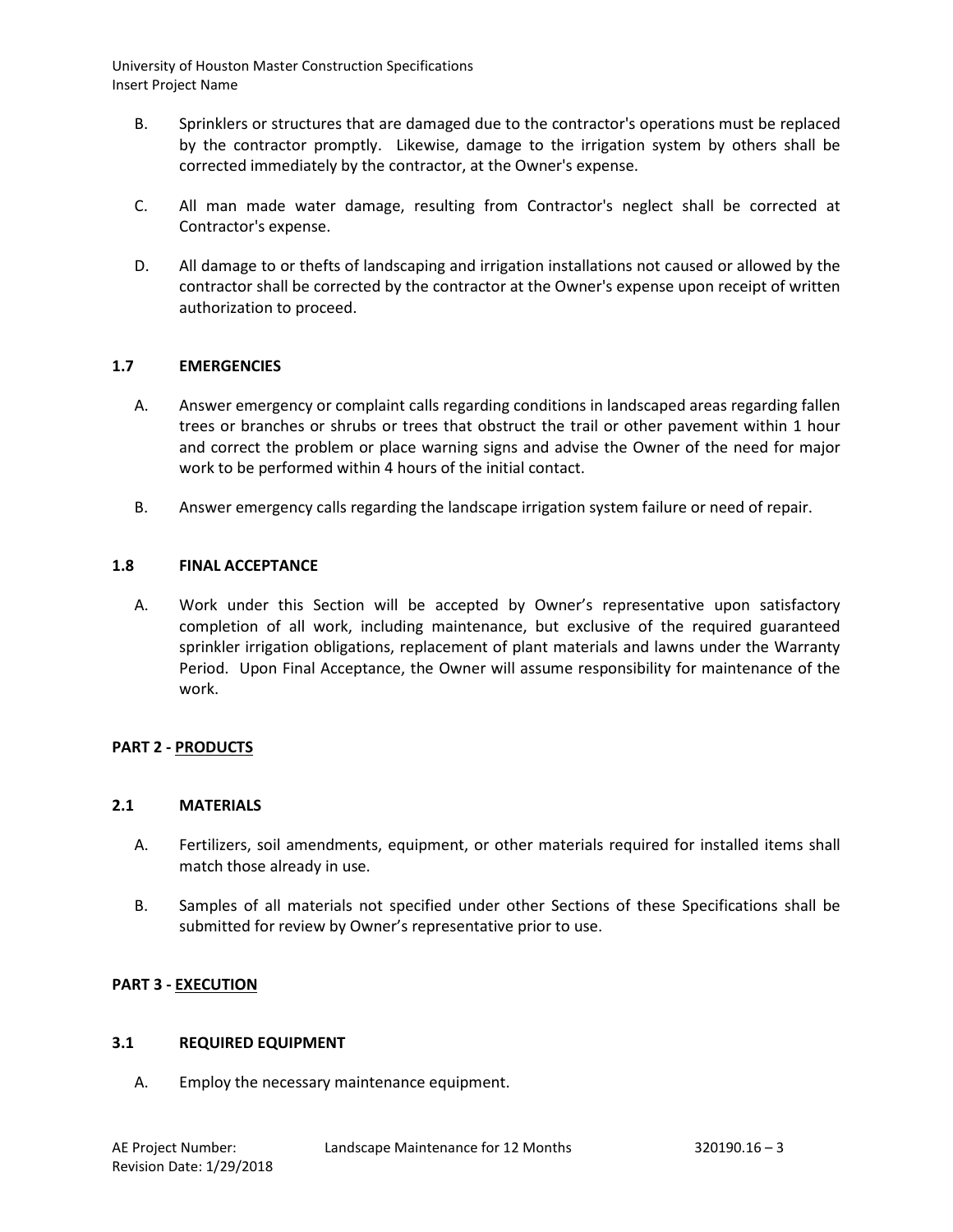# **3.2 WATERING**

- A. It shall be the responsibility of the Contractor to assure that the correct watering of plant materials is being accomplished through the following irrigation services:
	- 1. Regular deep watering to all new trees until there are definite signs that the trees have established themselves and new growth is apparent. Deep watering shall be accomplished with hoses and water truck equipment.
	- 2. Frequent watering to the lawn areas to insure against drying. This may be accomplished as above, by hand watering or portable sprinklers.

# **3.3 LANDSCAPE IRRIGATION SYSTEM**

- A. Monitor and program the automatic controlling devices to provide optimum moisture levels in all planted areas.
	- 1. Irrigation cycles shall be set to take place prior to sunrise (usually 4:00 5:00 am) unless otherwise instructed by the Owner, except during visits of grounds maintenance personnel; during such visits the irrigation system may be operated as desired by those personnel.
	- 2. If there is more than one irrigation controller, do not program to water during the same time period as over-draft of water meters will result. Set controllers so that one finishes watering cycle before next starts watering cycle. During periods of high rainfall, set controllers to "dry mode" until irrigation is needed. Do not switch controller to "off", as this will stop time clock.
	- 3. Complete sprinkler system servicing shall be performed as required to maintain sprinklers in correct operating condition, including all required labor. Operation of sprinklers shall be monitored on a bi-monthly basis to assure proper cover and operation.
	- 4. Adjust sprinklers to avoid damage to windows and buildings. Make repairs and alterations to the sprinkling system and water lines. All sprinklers repairs such as cleaning of heads or breaks caused by the Contractor shall be the Contractor's responsibility.
	- 5. Perform minor additions, subtractions and/or adjustments to irrigation equipment (i.e., addition of spray head or riser extension) as may be required in order to conform to the irrigation requirements herein specified. Such additions, subtractions and/or realignments to irrigation system equipment shall not materially reduce the extent or value of the irrigation system equipment, and shall be accomplished after securing approval of the Owner.
	- 6. Supplemental irrigation beyond that which can be provided by the irrigation system shall be provided by the grounds maintenance firm as required in order to assure optimum moisture levels.
	- 7. Sediment removal from project site as a result of bayou tide rising and receding by use of project stand pipes.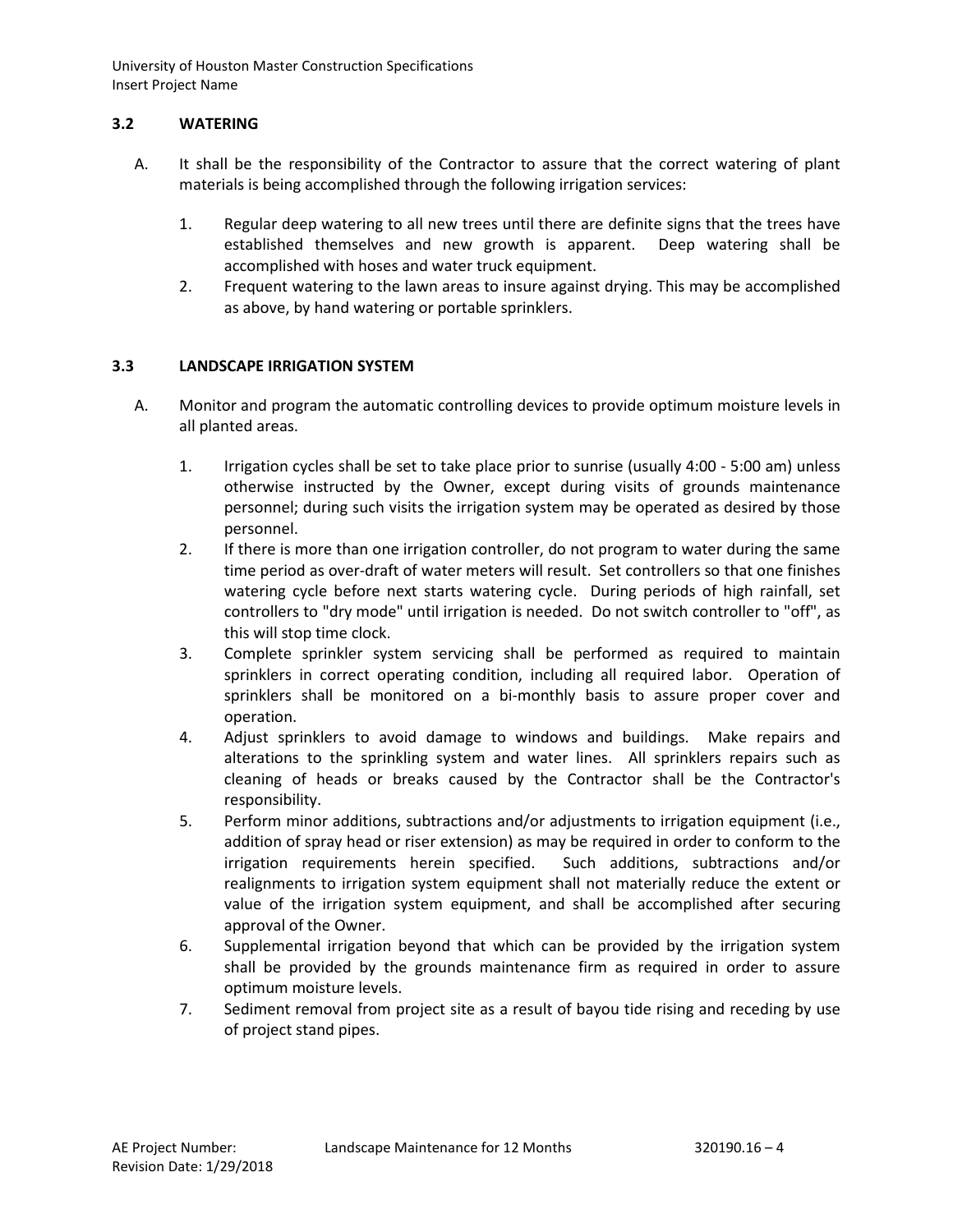## **3.4 MAINTENANCE OF TURF AREAS**

- A. Mowing lawn/grass areas shall be accomplished with sharp, properly adjusted mowers of the correct size for the various areas.
- B. Mowing frequency shall be as per the Landscape Maintenance Program. Blade heights shall be set according to the following schedule:

2 Inches Initial Mowing 2-1/2 Inches April - November

- C. In the event of a prolonged rainy period and a surge of leaf growth is anticipated, the mower height may be re-adjusted to prevent "scalping" or skinning of lawn on preceding cuts.
- D. Lawn shall be edged evenly at all walks, headers and other structures as per Landscape Maintenance Program.
- E. Until the establishment of the turf, the Contractor will be responsible for replacing soils that have eroded onto the paved areas. Residual soils on paving will be removed and if not mingled with objectionable materials, may be re-used in eroded areas.
- F. Immediately upon observing any lawn grass spreading into shrub or groundcover areas, the Contractor shall initiate a program of mechanical removal and maintain this program throughout the maintenance period.
- G. Any lawn grass appearing in paved areas shall receive an application of soil sterilant according to manufacturer's direction. The sterilant shall be approved and will not be detrimental structurally to paved areas.
- H. Special effort shall be given to the control of fire ants infesting the site. After control is accomplished, the ant mounds shall be lowered and tamped to the existing grade.
- I. Removal of debris from the site unrelated to horticultural maintenance (paper, bottles, cans, "Pirate" signs, etc.) shall be the responsibility of the maintenance Contractor and limited to areas designated.

### **3.5 MAINTENANCE OF TREES, SHRUBS, AND GROUNDCOVERS**

- A. Contractor shall adjust and tighten as required all tree staking and guying. Removal as directed by Owner's Representative.
- B. Contractor shall deep water all new trees until there are definite signs the trees have established themselves and are pushing out new growth.
- C. Watering basins shall be removed by Contractor after the trees have established themselves or as directed by Owner's representative. Basins are normally removed one year from time of planting.